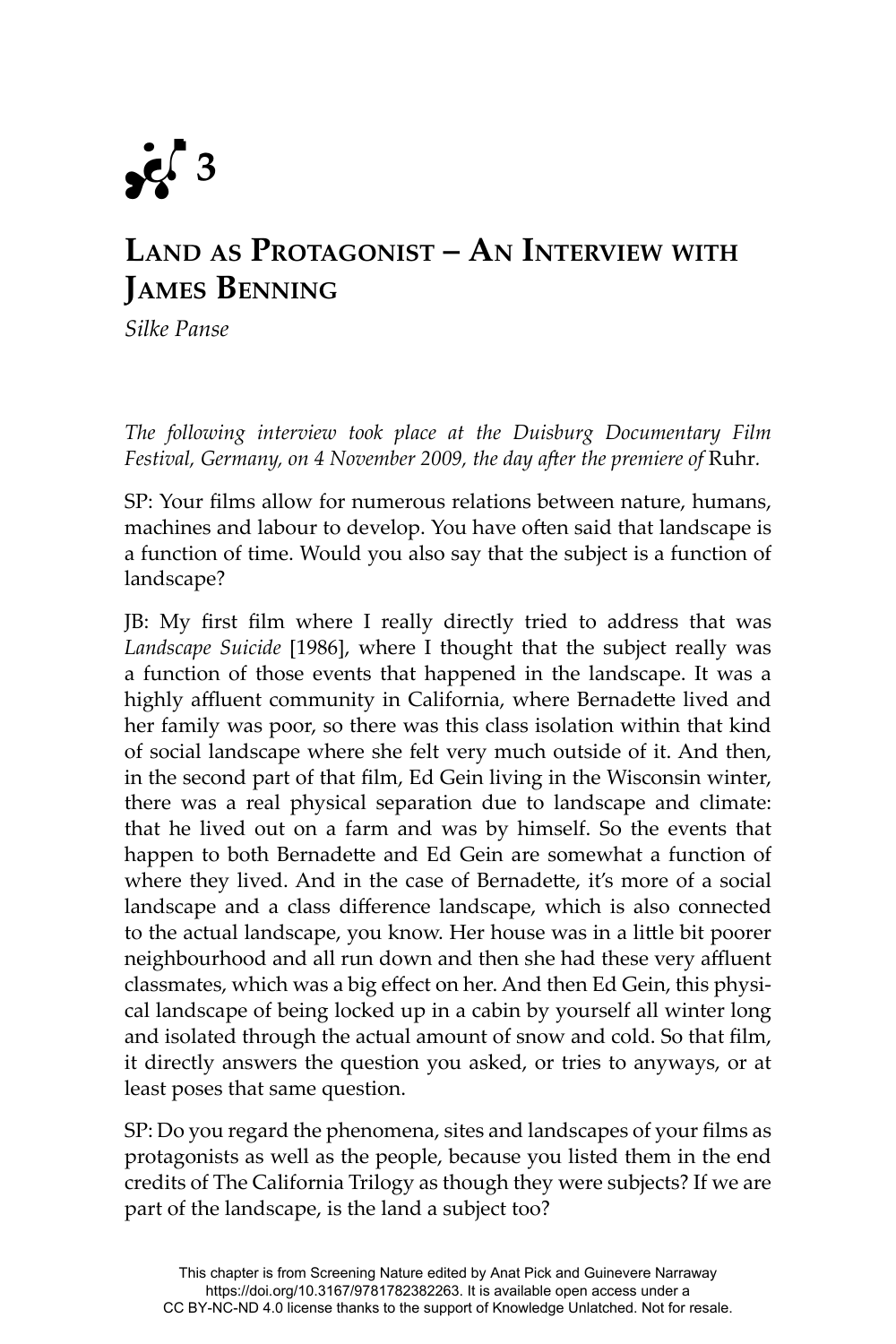JB: Yes, I think, that's what I'm doing with the end credits. In *13 Lakes*  [2004], I named the lakes, and in *Ruhr* [2009] I say what the seven shots are. In The California Trilogy, the credits document what's going on there, what small city it's near and then who owns the land. It's kind of a political reading of landscape itself through ownership, in other words, who makes the profit and who does the hard work. The hard work is in the image and who makes the profit shows up in the credits. Especially in The California Trilogy I am using the landscape as a protagonist. With each film I can talk about how it's a protagonist in a different way of course. But they all have a sense of themselves, almost as a personality. It also references our own need to always have narratives. Our minds always try to create narratives in anything, even in *13 Lakes*, your narrative might be 'what is he doing while he is filming'? Your mind always comes back to these narrative questions. So in another way, I give those titles to reference that kind of narrative. There is this little voice that creates language and narrative in your mind.

SP: Is that why you ask your students to drop their subjective narratives in favour of what they are looking at – so that they can see something that is not them? And is that why you usually use a static camera, because if there's too much camera movement, you can't see the movement of what's in front of the camera and that's the same with subjectivity: if you focus on it, you can't see anything else?

JB: Yeah. Most of the time, I can describe a shot as everything moving but the camera. You see everything that moves, because the camera doesn't, because it has a fixed gaze. I think the best examples of that are the airplanes landing in *Ruhr*. How the fixed gaze allows you to see that there's no movement. And the new digital media allows no movement at all. While film has a jiggle from the projection and from the registration of the film moving through the camera, you can't record the stillness like digital can. And that very much interested me, that when nothing moves, nothing moves. It looks like a projected slide, because there's no grain dancing. It's just there. And you really become aware of stillness. And then when one little leaf moves, it's perceptible. Because nothing's moving and then when something moves, it jumps off the screen. That would never register like that on film.

SP: Because there is always the movement of the image.

JB: Yeah, especially grain movement. So I became very aware of that and then when the airplanes come through and the whole image explodes with movement because the plane brings a weather system along with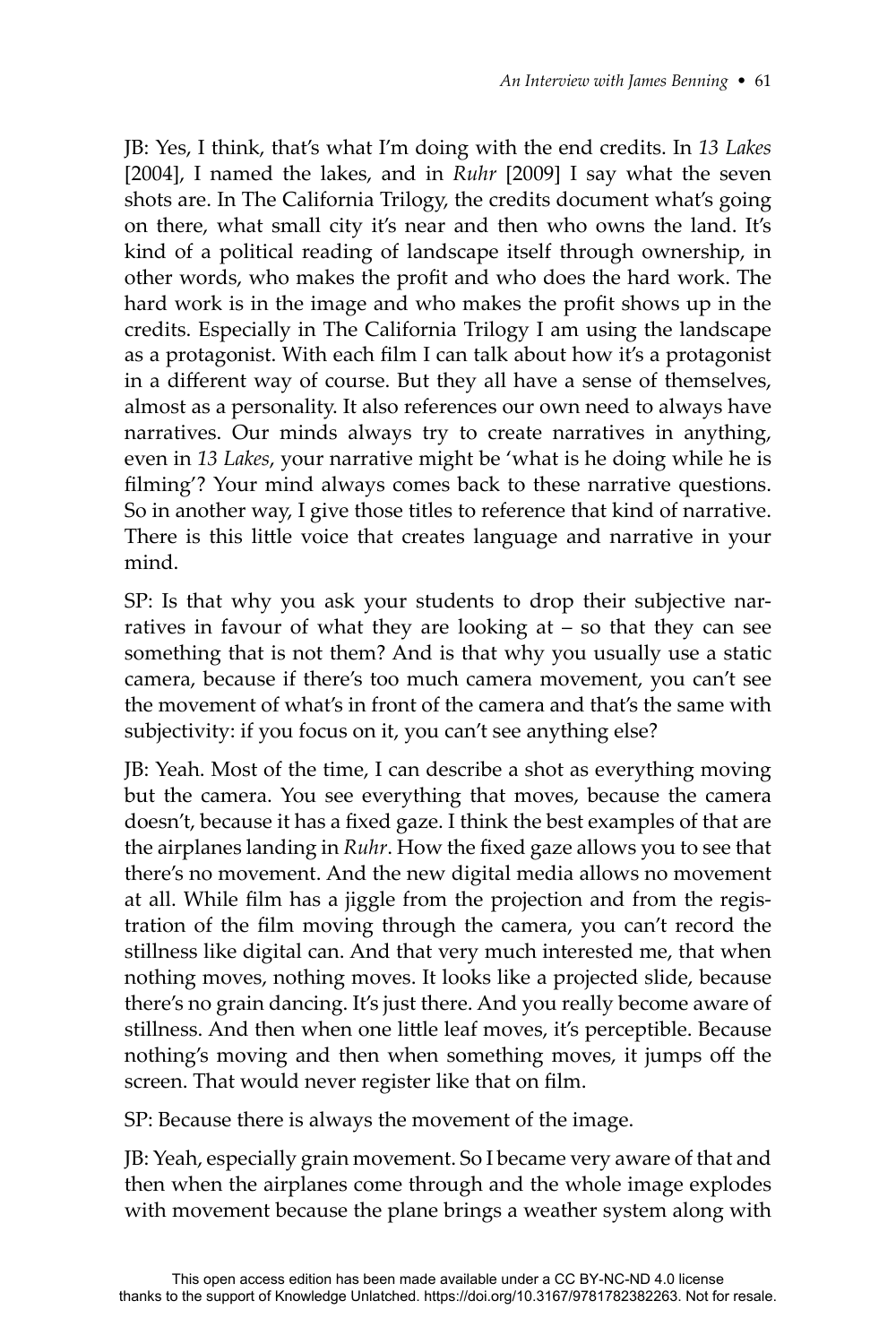it that was very exciting for me. And then for the weather system to pass and for the image to go back to being dead steady again, except for maybe now one branch keeps moving because it got set in motion, and it may stay in motion until the next plane happens or it may stop. So there are all these really subtle investigations that I can now do with these really steady frames, something I always wanted, and never was achieving.

SP: Would you say that in this shot in *Ruhr*, in which the planes make the leaves move, you are raising an ecological issue in that we can only perceive the impact of the plane after we cannot see it anymore? Is the stillness of digital video better for looking at land in an ecological way, because it can make these changes more apparent since only if the image itself is still, can we see the movement it depicts?

JB: I think that's implied. If it can look deeper and be more subtle, then it'll reveal things deeper and more subtly. Things that couldn't be revealed about the relationship of man to landscape now can be, and this shot is an example. You also have to film on a very still day to recognise that planes landing bring a weather system through, which I never knew before and was lucky enough to be there to observe this by myself in real time. I thought: this is amazing, I hope it's being caught on digital format. And then it revealed itself much clearer than film ever could. I can look longer now too, because sometimes it takes a much longer look before you see any change.

SP: The steam coming out of the coke-plant chimney in the one hour shot in *Ruhr* also always looks different.

JB: Yeah, it's a function of being lit by the setting sun. You have a change in the way that the water vapour is lit by the sun and the way the sky changes against during sunset too. So there are two things changing at the same time. I like that you are referencing one thing against another, but each one is changing. And that was really part of it, and then also that I was very aware of the process of making coke. Generally what happens is that they cook coal in those furnaces for twenty-five hours. It's called 'the push', where they push the coal out of the furnace and it fills a train car, and then that train car is driven on some tracks a little bit away and put underneath that quenching tower. And then for seventy seconds ten thousand gallons of water are dumped onto that super-heated coal that has become coke. It quenches that for seventy seconds and then that's what releases the water vapour up this tower which has a series of baffles. And this coke plant filters out the impurities out of the water vapours, so hopefully most of them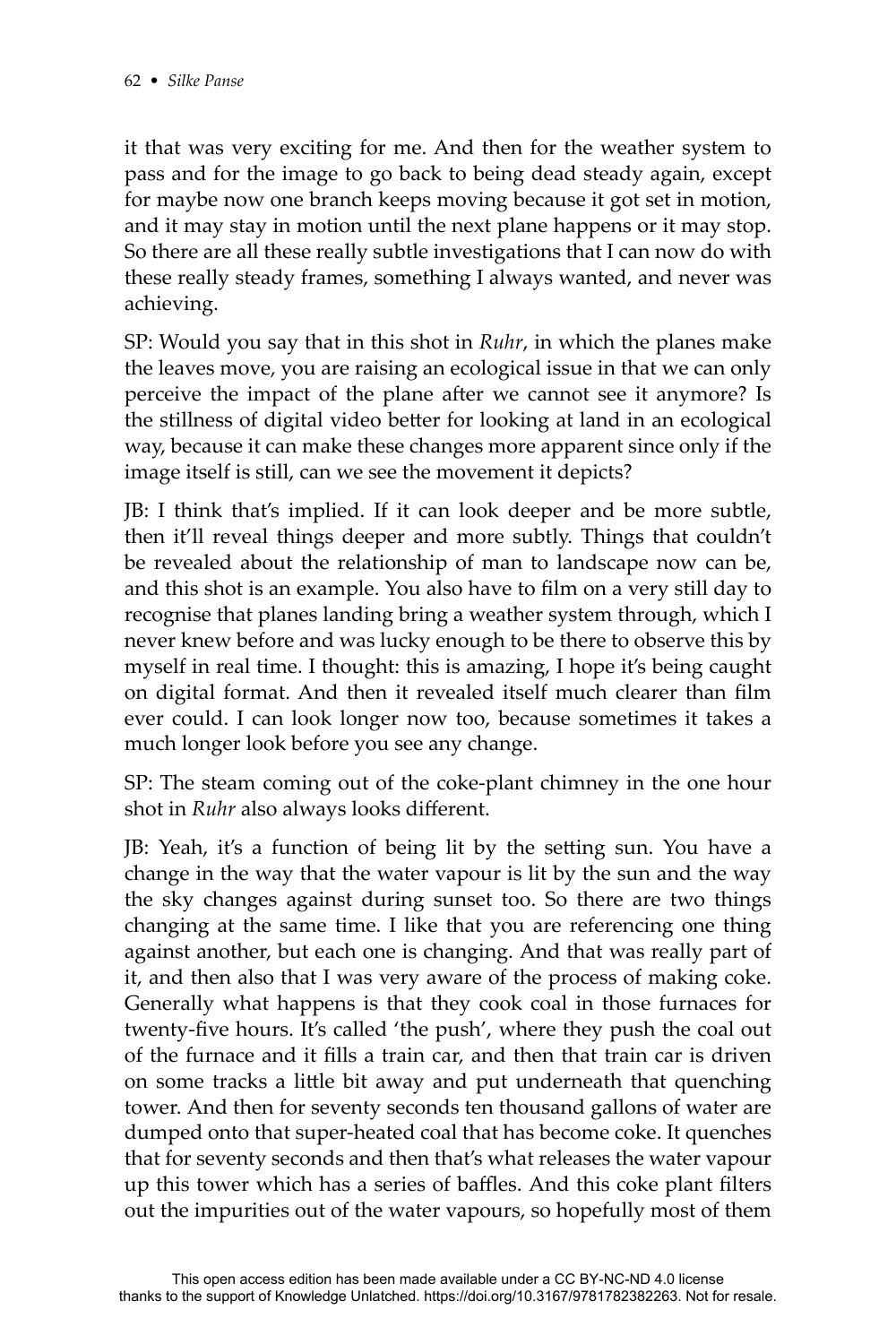are gone when they enter the sky. Of course they are not all gone, but they are the best filtering system that we know of at this point. So that happens about every ten minutes, but sometimes they heat the coal a little longer for a different grade, and this can put the process behind, so when I filmed it, I started in the middle of the ten minutes, so you wait five minutes and then you get a spilling of the water vapour, and then you wait the actual ten minutes for the second one, and then the third one, they are doing a different grade, so you almost skip a session and you wait twenty minutes. So each time you are waiting a little longer. And then after that there are two more, I think there are eight or nine minutes, they are a little faster. So there is a certain anxiety of waiting and there's a twenty-minute stillness in that hour long shot, and during that time the sky changes a lot, so at that point I'm hoping you are paying attention to the pure light changes and you have this anticipation for something that happened that isn't happening. And then it finally happens and then it goes back on schedule and is rather reliable. But I like that, that this timing changes. And the same thing happened earlier with the airplanes landing, that the first plane lands quite quickly and then – I can't remember the order – if it's the second one you wait a while for, and then other ones are all within two or three minutes, so they are quite quick. There's kind of a process that is happening in these iterations, but then the schedule breaks down, so your perception of time changes. I like that consideration of time. Film is very much a perception of time and a marking of time through these different processes.

SP: In many of your films the shot length is predetermined by your decision before the filming that it is going to be the length of the film reel, or a train or a cigarette.

JB: In *RR* [2007], that's when I felt the most comfortable [with the shot length] although I think that I should have made the shots longer, now that the film is done. There should be more before and after each train, like the way that the train interrupts the landscape and then, when it goes, the landscape slowly reappears and re-establishes itself after it has this great interruption happen. It would have been nicer to have more time at least at the end of the shot. I actually thought, when I was filming, that I was giving myself much more time, but because I was shooting on film, and it was costing money, I would cut it off maybe a little too early. Now with high definition, I could run the camera for twenty minutes after and then choose the appropriate time. It would be much easier.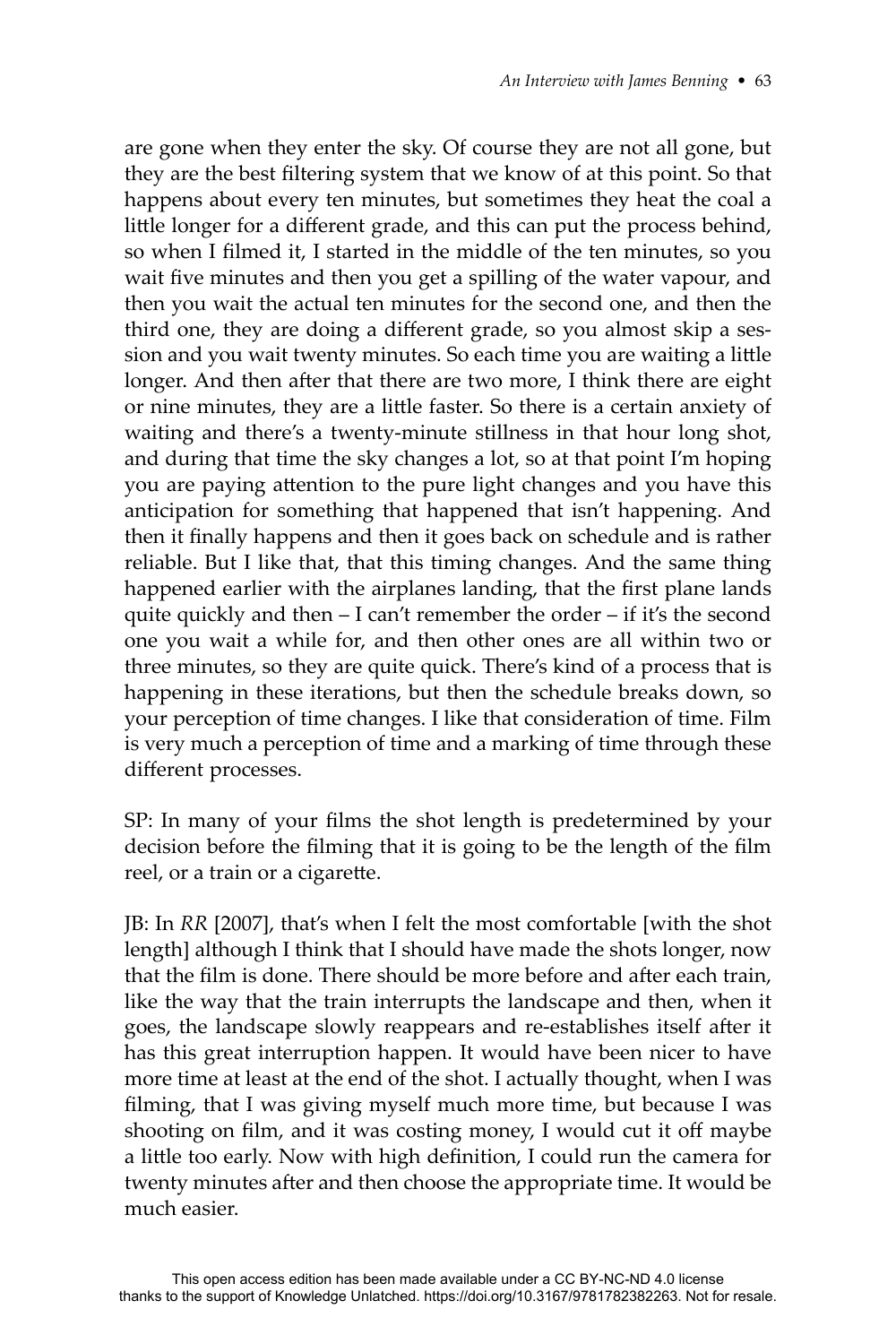SP: There are a couple of shots in *RR* where the train stops in the middle of the shot and one gets anxious because it might take hours until the train moves again.

JB: Yeah, I wouldn't be that bold to wait two hours for the train to start up again, but sometimes it happens that they are delayed waiting for another train because they share a track and it's coming the opposite way. But I like those moments because they were all surprises for me too. So sometimes they would stop and I was just about ready to run out of film, so I was glad that they stopped, because if they would have kept going it wouldn't have recorded it all, but if they stopped, then I could say, 'Ok, I can cut'. My rules were: either you see the whole train or you see it until it stops.

SP: There are other shots in *RR* that problematise these principles, like when the train 'leaves' the image while still being in the image – it becomes invisible since it has driven into the vanishing point – but one can argue that it is still in the frame, it's just not visible in the image.

JB: Yes, again I probably would have liked to hold these a little bit longer too, where they just would have become a point rather than still recognisable as a shape. Sometimes they did get down to a point.

SP: There's a shot in *El Valley Centro* [1999] in the Renaissance perspective where an airplane sprays pesticides, and flies over the camera, that is, your head, and by implication over the audience, indicating that the filmmaker and the viewer are not separated from what they are looking at.

JB: Almost all of *El Valley Centro,* I watch what's going on, set up the camera and then record it. They're not acting for the camera, they are just doing their work, like ploughing the field or picking cotton or hoeing rows of weeds, but when I tried to do a crop duster, I was just in their way, because they don't want to spray me with insecticide because it's rather dangerous. And my idea was to set up the camera and then run to my car and hide in it, but as soon as I set up the camera, they would fly by and shake their fist at me, because they wouldn't spray if I was there. And I immediately realised, well I'm disrupting their work and that this wasn't right, and they don't want to put me at danger, so I did that once and realised that this is impossible and then I hired a plane. So that shot is choreographed and we used water rather than insecticide. I shot it two times. The first time I did it with coloured water and he didn't fly where I told him to. And then the second time he did exactly what I wanted and flew right at me. But then we were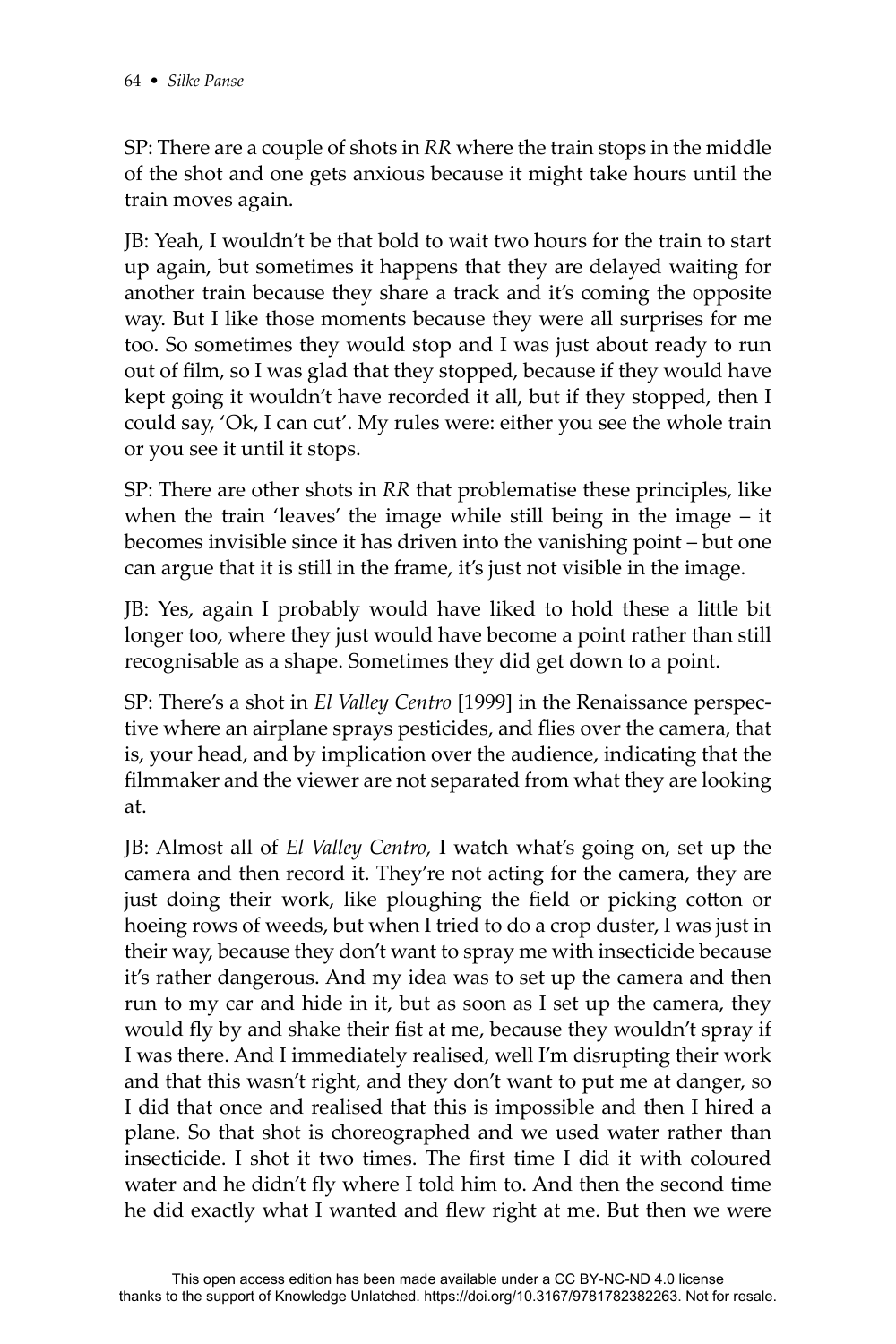out of the coloured water, so we used regular water. I had this kind of bright green yellow water before, that's very [pauses]

SP: [fills in] painterly

JB: Yeah, it's very painterly. Sometimes they use these very weird coloured chemicals and they are very beautiful when they flow across the landscape.

SP: What is so exceptional about your films is that aesthetics, nature, economics and also politics are not separated; like in *Ruhr*, when what could merely be an aesthetic trope – such as the Romantic *Rückenfigur* (the back of a person in a painting) *–* becomes political when it is the backs of Muslims praying in a mosque and it is the movements of the protagonists that change the aesthetics of the image over time.

JB: I am of course very interested in developing my own aesthetics and my own way of looking, but I am also very aware that sometimes aesthetics can perceive what is going on in a less political way than it should be perceived. And I think perhaps duration is what helps bring the political back into the shot. First, the act of filming in that way is somewhat political just by taking a film variable and extending it through a place that most people don't live, so they are a bit uncomfortable maybe with the duration. But they are also then forced to have new readings of what they're looking at. So at first it might be a totally aesthetic experience, but hopefully through duration that breaks down and there are hints in the image that become political or social. You see that all the men are wearing jeans and some of them are designer jeans, so this is kind of weird. But noticing that they are all jeans; that this seems to be a function of the working class and that these are all immigrants, and immigrants many times remain in the working class, or many of them do. So in a way that shot is aesthetically beautiful in the way they move and it's in unison in that, and then at the end of the shot, they depart in some of state of pray[er], but they don't do it in unison now, so it becomes an individual commitment to the religion whereas before it was as a group commitment. And I like the kind of social and political implications of that – that we see that those that stay in for a pray on their own are very moved by their own religion. They are very dedicated to it in a sense. And when I watch it in a group I have less feeling that way. People go to the church every Sunday in the Christian religion. You just fulfil that event. And that's what it seems to begin with, but then at the end it's very moving for me to see them praying individually, with great intensity, much more than I've seen in any other religion. I guess I haven't been in a church, well, really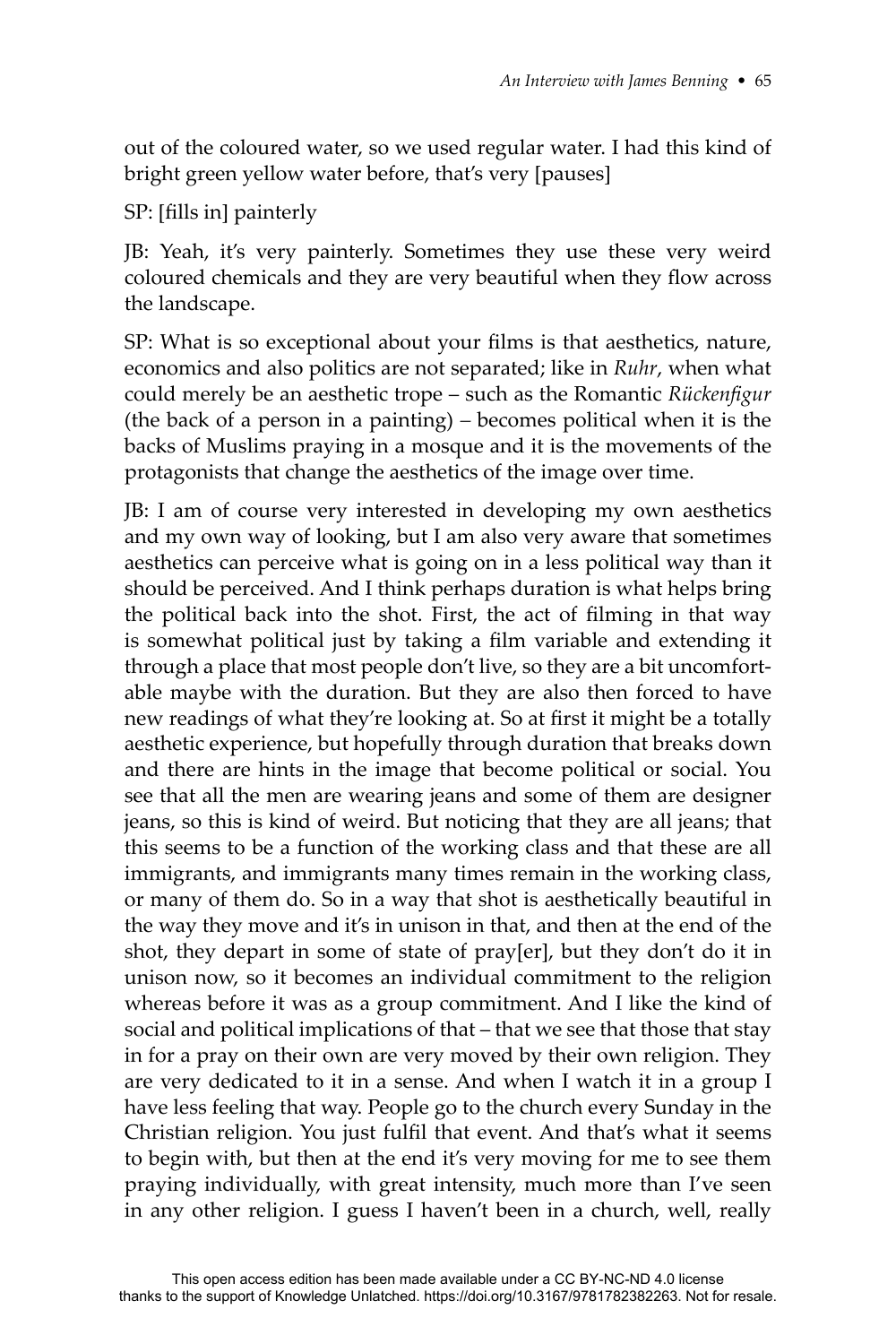ever, except to look at the architecture. So I grew up without religion, so I have a bit of a bias against it, but when I see something like this, it confronts my own prejudice that I have against organised religion. I see that there perhaps is a great benefit; having such a commitment is something holy. And maybe that's kind of a hole in my own life, you know. I don't have that kind of ceremony or commitment to something I just can't understand. I was never raised with that, so at this point I am too pragmatic and I need a mathematical solution.

SP: Your later films seem to have become more spiritual through looking at land.

JB: Yeah, well, landscape makes you realise how small you are. I think, just the understanding of how small you are is really a part of being spiritual, you know – that there is a kind of giving in to the whole and that the individual is so small. I think that's religious with a small 'r' anyways.

SP: This is interesting because you are regarded as a structural filmmaker and structure as an essential pattern that is not changing, but in your films structure opens up something new that is even spiritual.

JB: Yeah, that's an interesting take and it's something I hope that happens, you know – that it's a container that allows a freedom and it's a container that allows each participant to bring their own self to the film. When you look out, you are looking in, and you can re-evaluate those prejudices that you're judging this against, because maybe they were misperceived and maybe this new experience can help you re-evaluate the old experience, which would change the way you experience this. So it's kind of a give and take with the present and the past. I think it's really an equation for growth to be able to judge your values, rather than have your values judge what you are looking at.

SP: Yes, a lot of filmmaking is about re-creating an idea that existed beforehand, even in documentary. There are not many films that actually *look*.

JB: *Home Improvements* [1985] by one of my favourite artists of all time, Robert Frank, has a kind of honesty about it. I actually have a quote of him in my pocket, which I was going to use last night. This is from *Home Improvements*: 'We are always on the outside trying to look inside, trying to say something that is true. But maybe nothing is true, except what's out there and what's out there is constantly changing'. It's a definition of what I feel I'm doing too, that I'm always trying to find something that's true, but maybe nothing's true, but what's out there.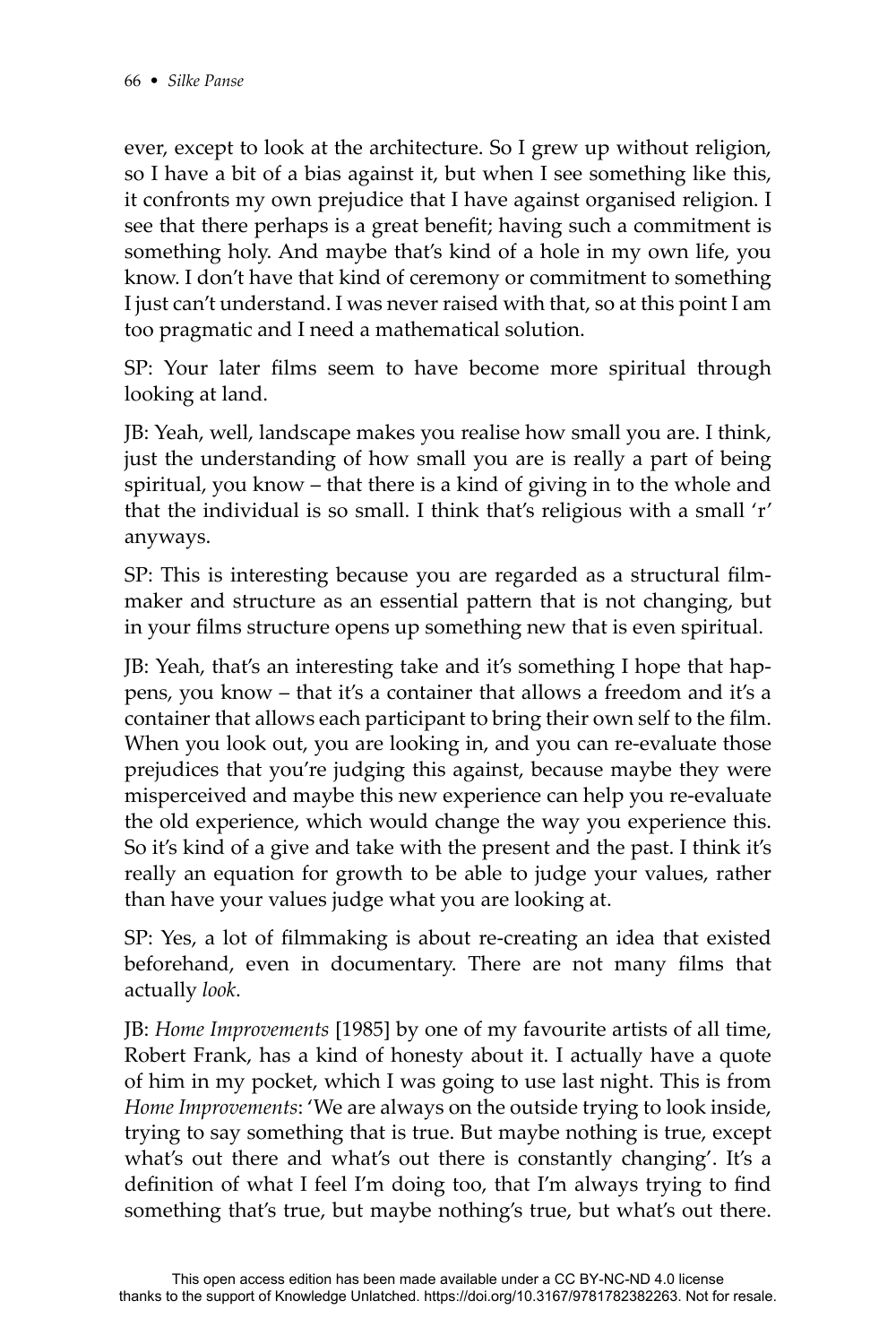What you look at is true, but what you look at is always changing. So I very much believe the same quote. When I saw it years ago, it very much woke up something inside me that helped me understand the way I'm working.

SP: Even in one shot?

JB: Yeah, yeah. When he's doing this – it's up in Nova Scotia – he has the camera and is looking into the mirror and then he says, 'And what's out there' (and pans outside and his house is right on the ocean, and there are waves and there is the fog rolling in), 'And what's out there is the truth, but what's out there is constantly changing', and literally it is. The weather is constantly blowing foam and bright sunshine and all different things. So he is referring to the landscape as the truth that is constantly changing. But it is rather a metaphor for ourselves changing our own perception of things as we gain more experience.

SP: How do you think nature relates to structure? Would you say that we are part of nature?

JB: Well, nature is very defined by structure. I mean the Spiral Jetty refers to that – that the salt crystals that grow on the jetty actually grow as spiral growths. There are spirals in many things, seashells and the way trees grow, you have these kind of Fibonacci series in the way they break down and repeat themselves, so there's kind of a mathematical structure to almost all of nature that has a kind of beautifully defined system, but it's not dogmatic. It's there. It all works. And when we enter that system, we always kind of make a break in it. Humans have become too smart to fit it. We don't have to fit in, we can change things. The problem isn't that we'll destroy the earth, but that we'll destroy the ecosystem that supports us. The earth will go on after this system collapses. But it's because we don't fit into those beautiful structures that are part of nature and we defy them.

SP: In *North on Evers* [1991], *Four Corners* [1997] and *Utopia* [1998] life histories are told over images that do not directly show what the narration refers to. In *Four Corners* the image lags behind what we have been told, and in *Utopia* the whole soundtrack of Richard Dindo's film *Ernesto Che Guevara, The Bolivian Diary* [1994] is heard over images of the desert from Death Valley to the Mexican borderlands instead of Bolivia. Rather than looking outside onto a corresponding landscape, these films generate new, mental landscapes and geographical trajectories.

JB: In making *North on Evers* I was interested in creating a text that you would read first and then the images would occur later, so that you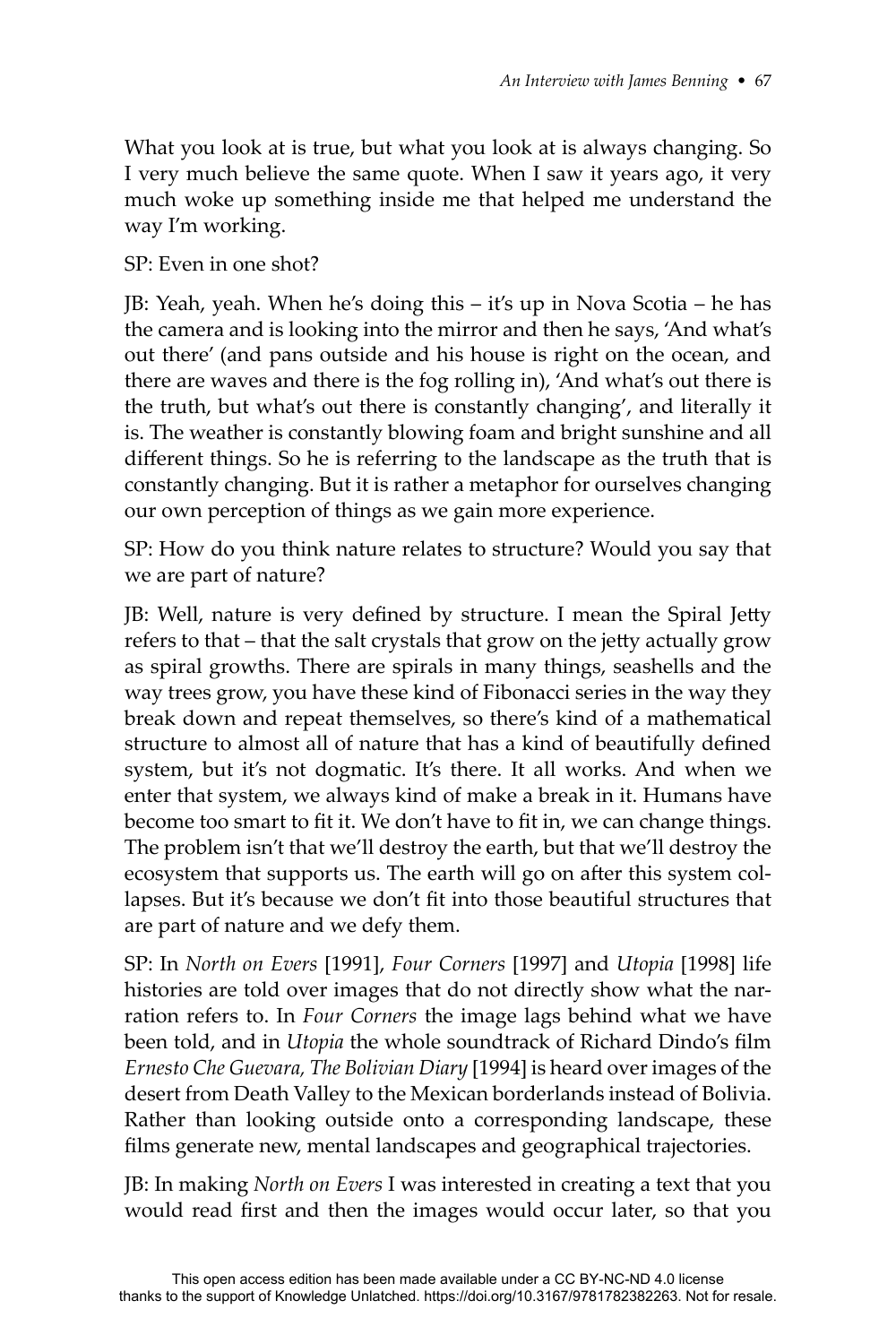would have a text–image relationship where the text you read would create a movie in your mind and then you can compare the actual movie you are watching to what the text evokes. And then when I made *Four Corners*, I kind of continued that idea by writing four different histories and then people read the histories over a painting, and then after that history is read, you see thirteen shots that illustrate that history, sometimes literally. But it's removed from the actual readings and the literalness of those images. It isn't like it's illustrating it immediately, but you have to reorder the images you see in context with the text you just heard, which is kind of similar to the way *North on Evers* worked. I always can't believe when people cut literal images to text to illustrate it, you know, they say: 'Oh, the bunny ran away' and then they have to show you what a bunny is. And so with *Utopia* I felt, well, by using Richard Dindo's text, which uses Che Guevara's diary I could literally cut images to that film, but the literalness is wrong because it's not the right place, so I could take a revolution that happened or tried to happen in the late sixties and import that into southern California where it's deserved and then illustrate it with images to tie what's happening in southern California to his revolutionary text or diary. One of the reasons I wanted to do this is because in this earlier diary, the motorcycle diary, when Che went around South America he talked about how he was politicised by seeing U.S. agriculture and fruit growers in South America exploiting their land and their people's labour in such a way that he became very anti-imperialistic. So I thought that this film was kind of a reverse imperialism to bring the revolution to where it belonged. And the same kind of thing was happening in the Imperial Valley where now people from South America and Mexico were imported into being used as cheap labour in America, so it's a kind of opposite way. So I would oppositedly bring the revolution so that place [southern California]. So if Che is talking about coming to a small village and crossing a railroad track, I might cut to a railroad track as that set, which is the kind of literalness that generally would bother me, but since this isn't the right railroad track, there is a kind of discrepancy to be negotiated, that's much more interesting than if it was the right railroad track. Why are we considering a railroad track in southern California rather than being in Bolivia? I thought by stealing the soundtrack of Richard Dindo, that this was kind of the final text–image act I could do for a while, that was kind of the ultimate thing to end with – a stolen text that would liberate kind of my ideas about revolution and southern California. That really propelled me into wanting to stop using text for a while and now I haven't really used text for over ten years. Maybe I'll do it again, I don't know.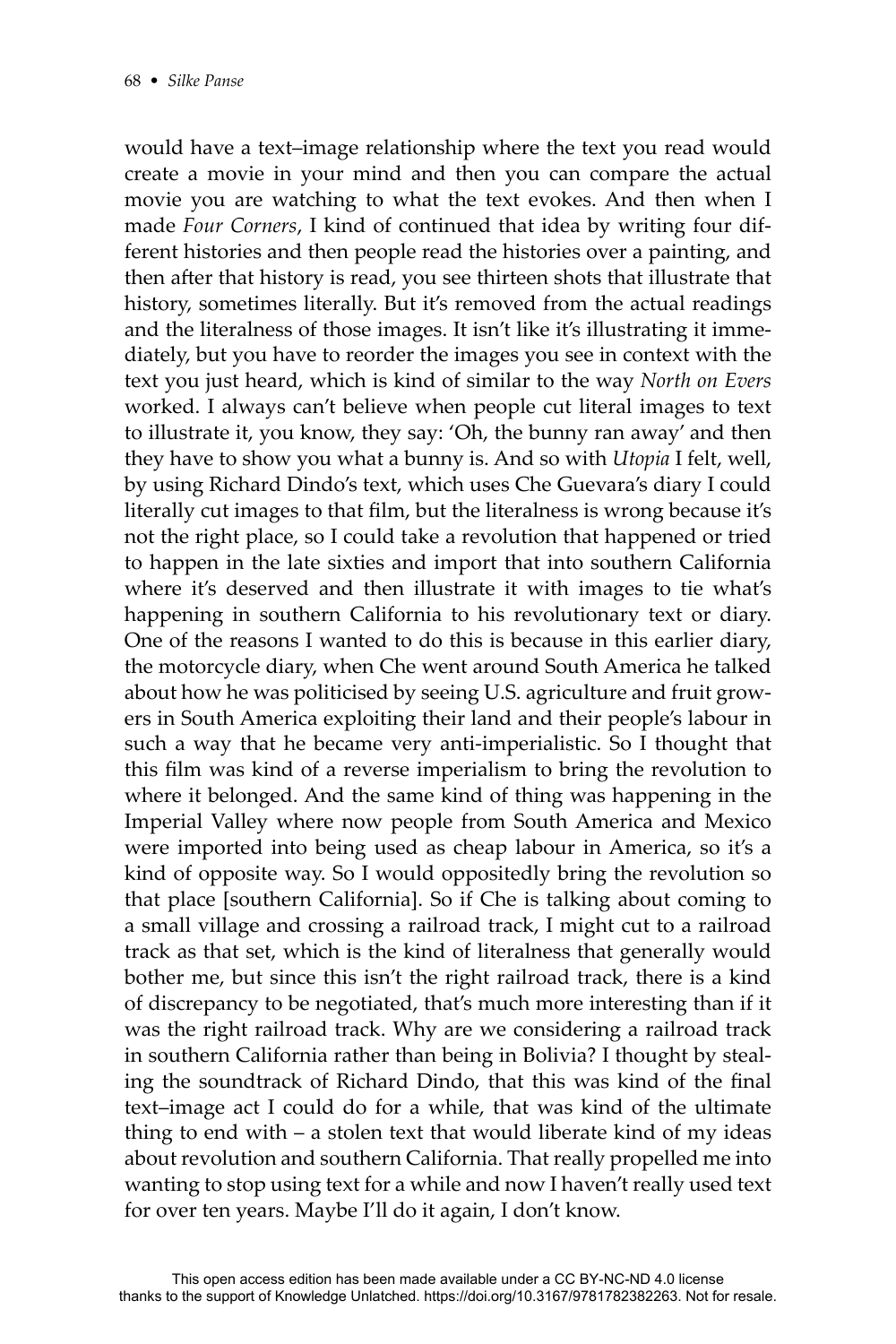SP: Maybe also the tracing of the movements of peoples in these text– image films has shifted to following natural matter like water in the form of lakes, clouds or steam and the influence of economics on nature?

JB: Yeah, farming in the Central Valley each year grosses more money than all the gold that was ever found in California. So there is this irony of everybody going to California to find gold and they kept crossing the Central Valley and this is the real goldmine, you know, through this artificial farming system that's been developed there. Of course it won't last forever. Irrigation farming over time will ruin all land.

SP: Can you elaborate on the difference in the relationships between humans and nature in the three films of the California Trilogy? You said that nature is a different kind of protagonist in each film.

JB: The trilogy started as just one film, *El Valley Centro*. Because I had just made *Utopia*, I was interested in this corporate farming that would use illegal labour, very cheap labour, and use irrigation systems that were both built by the federal government and the states. So they were receiving the cheapest water in the world and perhaps also very cheap labour. I approached it in a very political way in the sense of who does the work and who makes the profit. I thought that would just surface in the images. And I think it does. I only used thirty-five images and then I put the credits at the end to reinforce what the images already say in case you were locked into it in too much of an aesthetic way and didn't see these politics that occur in the images. *LOS* [2000] then is the urban companion to go from rural to urban and the connection there seemed to be that Los Angeles was built on that water system; that they stole water from the Owens Valley and nearly completely destroyed Mono Lake and there was a fight between the farmers that they were losing their water rights to the city. But then I also realised that it would be difficult to do a complete portrait of Los Angeles with just thirty-five shots. So, when I made *LOS –* it's of course a cityscape – I thought, well, I can express my feelings of Los Angeles, which are kind of love–hate, and then because of that I wanted to show certain systems at work like a recycling plant and a car being torn apart and a community garden. And then, I thought then I need a freeing to going back into landscape and made *Sogobi* [2001], which I would start as that you wouldn't have any reference to humans and then slowly they'd be reintroduced and as we get to the end of the film you would become very aware of the kind of encroachment of human behaviour on the landscape. And then the three films are tied together by water always running through all three films. The last shot of the first film, *El Valley Centro,* is water being